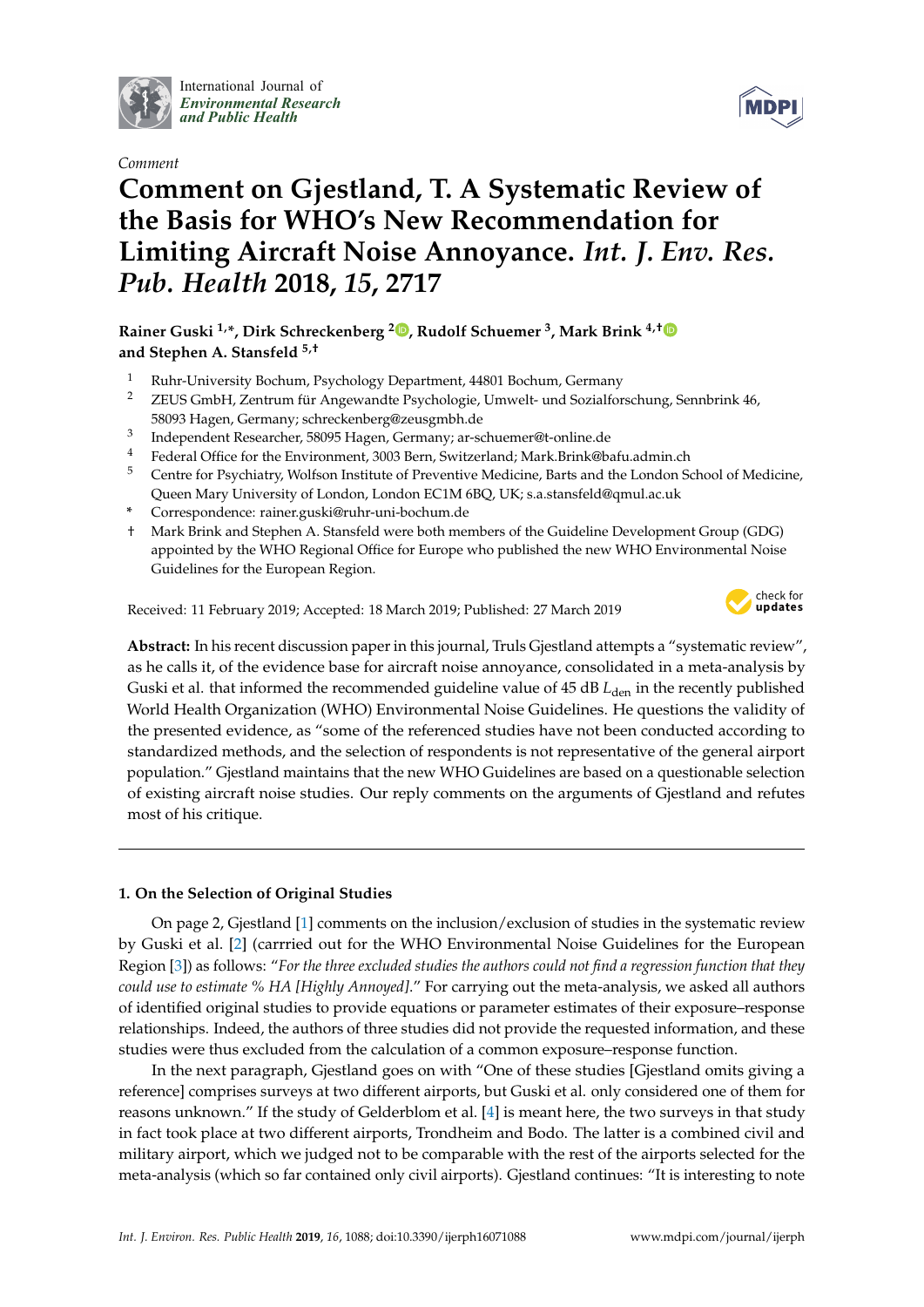that results from previous similar surveys at both of these airports which were excluded, were included in the analysis by Miedema & Vos for their well-known EU reference curve." Yes, this is an astonishing fact, given that the perception of military aircraft noise is probably difficult to describe in terms of *L*eq, because military airports are characterized by relatively few overflights and usually very high noise levels per event. For us, this was reason enough to exclude studies involving military aircraft noise (see Section 2.2 in our systematic review).

## **2. On Non-Acoustic Factors**

Later in his paper, Gjestland writes: "A procedure based on combining all responses from different surveys in this manner represents [a] simple way of analyzing data from aircraft noise annoyance surveys. It ignores the fact that only about one third of the variance in the response data is explained by the cumulative noise exposure . . . and it effectively prohibits any possibility of studying the influence of non-acoustic factors . . . ." We reject both allegations as nonsensical. First, of course, a whole range of variables, besides *L*den, are contributing to individual annoyance judgments. This is mentioned in chapter 3.1.7. In the same chapter, it is explained that our review does not handle individual (within-study) variability, it does handle between study characteristics, such as study quality rating, survey type, noise level range, response rate, and rate of airport change. Second, why does our way of analyzing secondary data "effectively prohibit any possibility of studying the influence of non-acoustic factors"? This is nonsense, proposing a common exposure–response curve does not prohibit anything.

On page 3, Gjestland writes "The WHO Guideline Development Group also seems to be ignorant about the importance of non-acoustic factors. In the Guidelines publication it is stated that 'in noise annoyance studies non-acoustic factors may explain up to 33% of the variance'. This must be a misunderstanding. The correct statement should be that acoustic factors (or rather *L*den-based factors) may explain up to 33% of the variance, while the other two-thirds are explained by non-acoustic factors." Gjestland is wrong here: acoustic factors (or rather *L*<sub>den</sub>-based factors) may explain up to 33% of the variance, while the other two-thirds are variance induced by non-acoustic factors (another 33%) and (another 33%) remaining non-explained (error) variance.

Later on, on page 4, Gjestland suspects that the aircraft accident at Milano Linate two years before the HYENA (HYpertension and Exposure to Noise near Airports) survey took place, might have left marks on residents around Malpensa airport and increased their annoyance: "*High fear of accidents has been found to shift the annoyance response equivalent to as much as 20 dB in the exposure.*" Today, the scientific evidence for this effect is rather scarce or just anecdotal. Gjestland quotes work from the late 1990s, and most of the more recent studies do not include "fear of accidents" questions. It seems that this variable has lost its importance for affecting annoyance responses. However, even if it would be an important predictor, the accident at Linate airport could have affected annoyance responses at other airports (beyond Malpensa) as well and could have also affected responses many years later. Basically, the temporal or spatial range of the effect of an accident at one airport on responses at another airport is unknown.

## **3. On Age Effects on Annoyance**

At the end of page 3 in his paper, Gjestland sets about to criticize the inclusion of the HYENA study [\[5\]](#page-4-4) in our meta-analysis. He starts with the observation that the HYENA study included respondents aged 45–70 years only. He then mentions the van Gerven et al. [\[6\]](#page-5-0) review, which reported a nonlinear relation in the form of an inverted "U" between age and annoyance, and draws the conclusion that the HYENA sample may be biased towards higher annoyance compared to samples aged 20–80. Indeed, the van Gerven paper shows quite drastic effects of age on annoyance. However, other more recent studies do not or report only small effects. For instance, the NORAH (Noise Related Annoyance, Cognition and Health) study reports a very weak nonlinear effect of age (eta-square between 0.01 and 0.03, see Schreckenberg et al. [\[7\]](#page-5-1), figure A-20). Brink et al. [\[8\]](#page-5-2) found no significant effects of age and age squared on aircraft noise annoyance in a fully adjusted exposure–response model.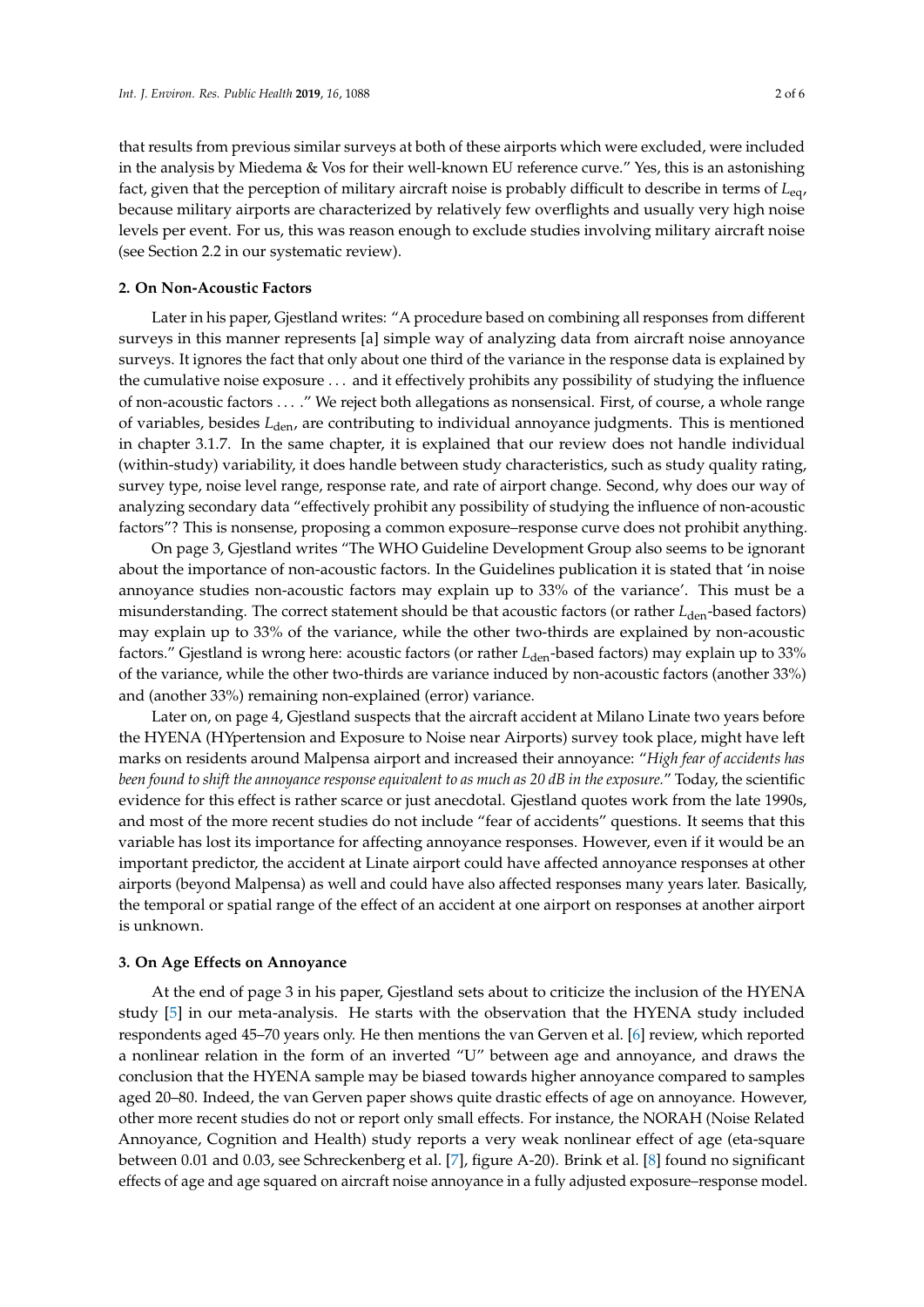This said, we do not see why the exclusion of respondents younger than 45 years in the HYENA sub-studies should qualify these sub-studies to be excluded from our meta-analysis.

Gjestland then writes: "Guski et al. are aware that this fact has most certainly contributed to an increase in annoyance in the HYENA study, but still they choose to include the data in violation of their own selection criteria ('member of the general population')". If Gjestland means "representative of the general population", this was not an inclusion criterion, and of course persons aged 45 and more are still members of the general population.

#### **4. On Low-Rate Change and High-Rate-Change Airports (Studies)**

On page 4, Gjestland writes: "someone that has endured a noisy construction period of perhaps 3 to 4 years and then suddenly has been exposed to unfamiliar aircraft noise for two years, cannot be considered a typical airport neighbor." We agree that the construction and implementation of a new airport is a rare and noisy event, and one of the major components defining a "high rate change airport". However, is there any civil airport which does not carry out construction work regularly? Also, is there any common definition of a "representative European airport"? Is there any widely shared definition of a "typical airport neighbor"? We believe the answer is "No" to all of these questions.

Gjestland mentions the exclusion of the Athens and Milan airports from the pooled exposure–annoyance curve in the Babisch et al. [\[5\]](#page-4-4) paper: *"They [Babisch et al.] discuss several reasons for this and conclude that the data from these two airports are not representative for airports in general."* Should we thus have excluded the Athens and Milan sub-studies from our meta-analysis? Babisch et al. [\[5\]](#page-4-4) do not conclude that the data from these two airports are not representative for airports in general. Rather, they wrote (p. 1175): "*The airport-specific annoyance curves gave some indication that the very high annoyance scoring of the Athens and Milan sample could have been due to an overshooting of annoyance reporting (over-reaction) because of recent changes in airport operations"* . . . *"Furthermore, based on the assessment of noise sensitivity, there was some indication that a certain degree of selection bias (more noise sensitive subjects in more aircraft noise exposed areas) might have been present in the Milan sample. We therefore excluded these two airports from the pooled analyses.*" We included both airports because we wanted to include all studies that met our inclusion criteria. This led to a share of 63% study participants in high-rate change (HRC) conditions, which was discussed in Sections 3.1.4 and 3.1.8 in (see [\[2\]](#page-4-1) main text), and in (see [\[2\]](#page-4-1) supplementary materials, sections S4, S10, and S13). We did indeed not exclude any study based on a speculation about the presence of selection bias.

#### **5. On the Effect of Weighting Studies for Pooling Evidence**

Gjestland criticized the weighting of studies according to study size in our meta-analysis. At first sight, he seems to be right that weighting can induce bias instead of reducing it and that, for example, the quite large Amsterdam–Schiphol study (*N* = 5873, cp. [\[9\]](#page-5-3)) had a large and therefore disproportionate influence on the final common exposure–response function. However, if one wants to estimate a common effect size with the highest precision and validity possible, one would weight studies according to study quality. In view of our goal to estimate a reliable mean effect size from a set of studies differing in effect size and sample size, we decided to weight studies according to sample size, which is a very common procedure in systematic reviews. It should be noted that we weighted the studies according to the square root of sample size. This procedure is a non-linear form of weighting which reduces the impact of the absolute sample size at larger sample sizes. The overall effect of this weighting approach is thus less "dramatic" than initially feared. In fact, the influence of sample size weighting on the WHO aircraft noise dataset is relatively small, as can be seen in Figure [1.](#page-3-0)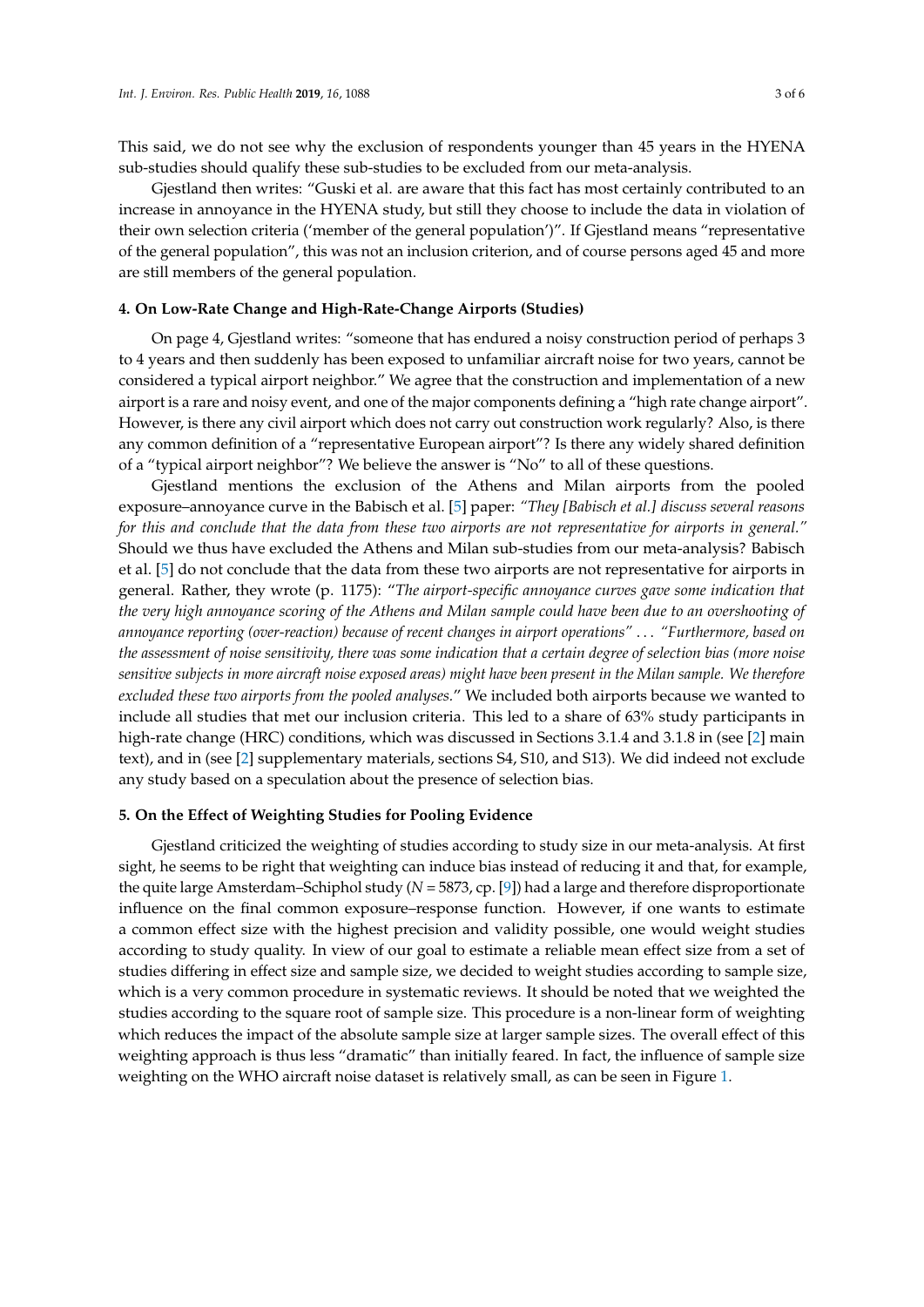<span id="page-3-0"></span>

**Figure 1.** Exposure–response curves for aircraft noise annoyance responses in the WHO dataset [2]. **Figure 1.** Exposure–response curves for aircraft noise annoyance responses in the WHO dataset [\[2\]](#page-4-1). "Highly annoyed" refers to respondents using  $\geq$ 73% of the annoyance response scale. The red data points and regression line refer to study size weighting according to sample size; the black data points points and regression line refer to study size weighting according to sample size; the black data points and curve refer to the same dataset without study size weighting. and curve refer to the same dataset without study size weighting.

In Figure [1](#page-3-0) it can be observed that below 50 dB *L*<sub>den</sub> there is no relevant difference between recommendations in the WHO Environmental Noise Guidelines would not have been different if study size weighting were omitted in the meta-analysis. the two curves. That is, the WHO Guideline Development Group's conclusions regarding their

#### 6. On the Use of the Community Tolerance Level (CTL) Approach

On page 6, Gjestland proposes the use of exposure–response curves based on the CTL approach. One of the assumptions of the CTL approach is that the sigmoidal form and the slope of the exposure–annoyance relationship are fixed (cp. [\[10\]](#page-5-4)). In other words, the CTL approach assumes that the form and slope of the exposure–response function is identical for all airports. This is contrary to our experience. For instance, if we put the individual exposure–response curves of each of the studies in the full WHO aircraft poise appearance dataset into one plot, we observe a multitude of different in the full WHO aircraft noise annoyance dataset into one plot, we observe a multitude of different<br>chance (see Figure 2) shapes (see Figure [2\)](#page-4-5).

In view of such differences between exposure–response curves from different annoyance studies (usually, as here, confounded with airports), it is very doubtful if a common curve can be derived at all. Taking into account the multitude of different exposure–response curves (and their shapes), we do not see any indication that the application of the CTL method would allow for a more reliable common exposure–response curve, even if the selection of studies would have been performed according to a more rigid protocol than has been done in Gjestland's paper. Moreover, the derivation of a generalized exposure–response curve based on the CTL method cannot be recommended.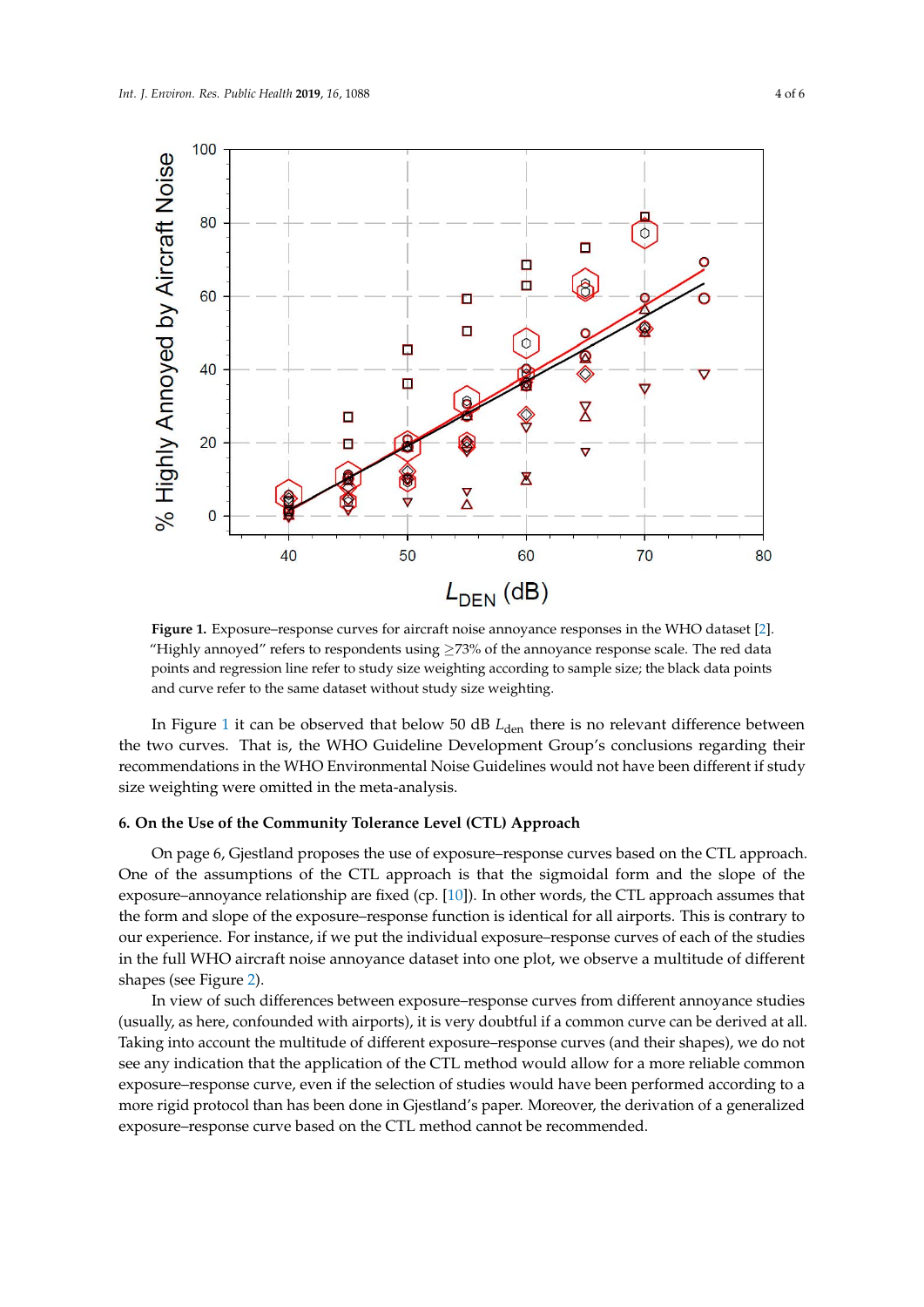<span id="page-4-5"></span>

**Figure 2.** Individual exposure–response curves for aircraft noise annoyance responses in the 12 **Figure 2.** Individual exposure–response curves for aircraft noise annoyance responses in the 12 studies of the full WHO [da](#page-4-1)taset [2]. % Highly Annoyed (%HA) refers to respondents using ≥73% of the annoyance response scale (same definition as in Figure [1\)](#page-3-0). No weighting according to sample size is applied here.

# **7. Conclusions 7. Conclusions**

In this reply, we substantiated our decisions regarding the inclusion or exclusion of studies in In this reply, we substantiated our decisions regarding the inclusion or exclusion of studies in our systematic review on aircraft noise annoyance [\[2\]](#page-4-1). We demonstrated that the common practice of weighting studies according to sample size has no unwanted side effects, and that the central assumption of the CTL approach contradicts empirical evidence: the form of the exposure–response assumption of the CTL approach contradicts empirical evidence: the form of the exposure–response relation is not fixed, it may differ from one study to another. All in all, we conclude that there were no specific flaws, faults, or inaccuracies in the analysis of the available evidence in the bespoke no specific flaws, faults, or inaccuracies in the analysis of the available evidence in the bespoke systematic review. We are convinced that the WHO Guideline Development Group did not come to systematic review. We are convinced that the WHO Guideline Development Group did not come to false conclusions and that their recommended guideline value for aircraft noise is not unjustifiably false conclusions and that their recommended guideline value for aircraft noise is not unjustifiably low.

**Author Contributions:** For the conceptualization, all authors; methodology: R.G., R.S. and M.B.; writing—original<br>duft necessation, R.G. contitions, marious and adition all authors visualization, R.G. draft preparation, R.G.; writing—review and editing, all authors; visualization, R.G.

**Funding:** The preparation of this comment received no external funding.

**Conflicts of Interest:** The authors declare no conflict of interest.

## **Conflicts** of interest. **The authors of interest. The authors declare no conflict of interest.** The authors declare no conflict of interest. The authors declare no conflict of interest. The authors declare no conflict o

- <span id="page-4-0"></span>**References**  1. Gjestland, T. A Systematic Review of the Basis for WHO's New Recommendation for Limiting Aircraft Noise Annoyance. *Int. J. Environ. Res. Pub. Health* **2018**, *15*, 2717. [\[CrossRef\]](http://dx.doi.org/10.3390/ijerph15122717) [\[PubMed\]](http://www.ncbi.nlm.nih.gov/pubmed/30513834)
- <span id="page-4-1"></span>2. Guski, R.; Schreckenberg, D.; Schuemer, R. Review: WHO Environmental Noise Guidelines for the European Region: A Systematic Review on Environmental Noise and Annoyance. Int. J. Environ. Res. Pub. Health 2017, 2. Guski, R.; Schreckenberg, D.; Schuemer, R. Review: WHO Environmental Noise Guidelines for the *14*, 1539. [\[CrossRef\]](http://dx.doi.org/10.3390/ijerph14121539)
- <span id="page-4-2"></span>3. World-Health-Organization-Europe. *Environmental Noise Guidelines for the European Region*; *World-Health-Organization-Europe. Environmental*<br>*World-Health-Organization-Europe: Copenhagen,* 3. World-Health-Organization-Europe. *Environmental Noise Guidelines for the European Region*; World-Healtheuro.who.int/en/health-topics/environment-and-health/noise/publications/2018/environmental-noise-<br>[euro.who.int/en/health-topics/environment-and-health/noise/publications/2018/environmental-noise](http://www.euro.who.int/en/health-topics/environment-and-health/noise/publications/2018/environmental-noise-guidelines-for-the-european-region-2018)Copenhagen, Denmark, 2018; Available online: [http://www.](http://www.euro.who.int/en/health-topics/environment-and-health/noise/publications/2018/environmental-noise-guidelines-for-the-european-region-2018) [guidelines-for-the-european-region-2018](http://www.euro.who.int/en/health-topics/environment-and-health/noise/publications/2018/environmental-noise-guidelines-for-the-european-region-2018) (accessed on 25 March 2019).
- <span id="page-4-3"></span> $h_{\text{m}}$  is the european region. Loss (accessed on Lo material). 4. Gelderblom, F.B.; Gjestland, T.T.; Granoien, I.L.N.; Taraldsen, G. The Impact of Civil Versus Military Aircraft Noise on Noise Annoyance. In Proceedings of the INTER-NOISE and NOISE-CON Congress and Conference, Melbourne, Australia, 16–19 November 2014; AUS: Melbourne, Australia, 16–19 November 2014.
- <span id="page-4-4"></span>5. Babisch, W.; Houthuijs, D.; Pershagen, G.; Cadum, E.; Katsouyanni, K.; Velonakis, M.; Dudley, M.L.; Marohn, H.D.; Swart, W.; Breugelmans, O.; et al. Annoyance due to aircraft noise has increased over the years—Results of the HYENA study. *Environ. Int.* **2009**, *35*, 1169–1176. [\[CrossRef\]](http://dx.doi.org/10.1016/j.envint.2009.07.012) [\[PubMed\]](http://www.ncbi.nlm.nih.gov/pubmed/19699524)